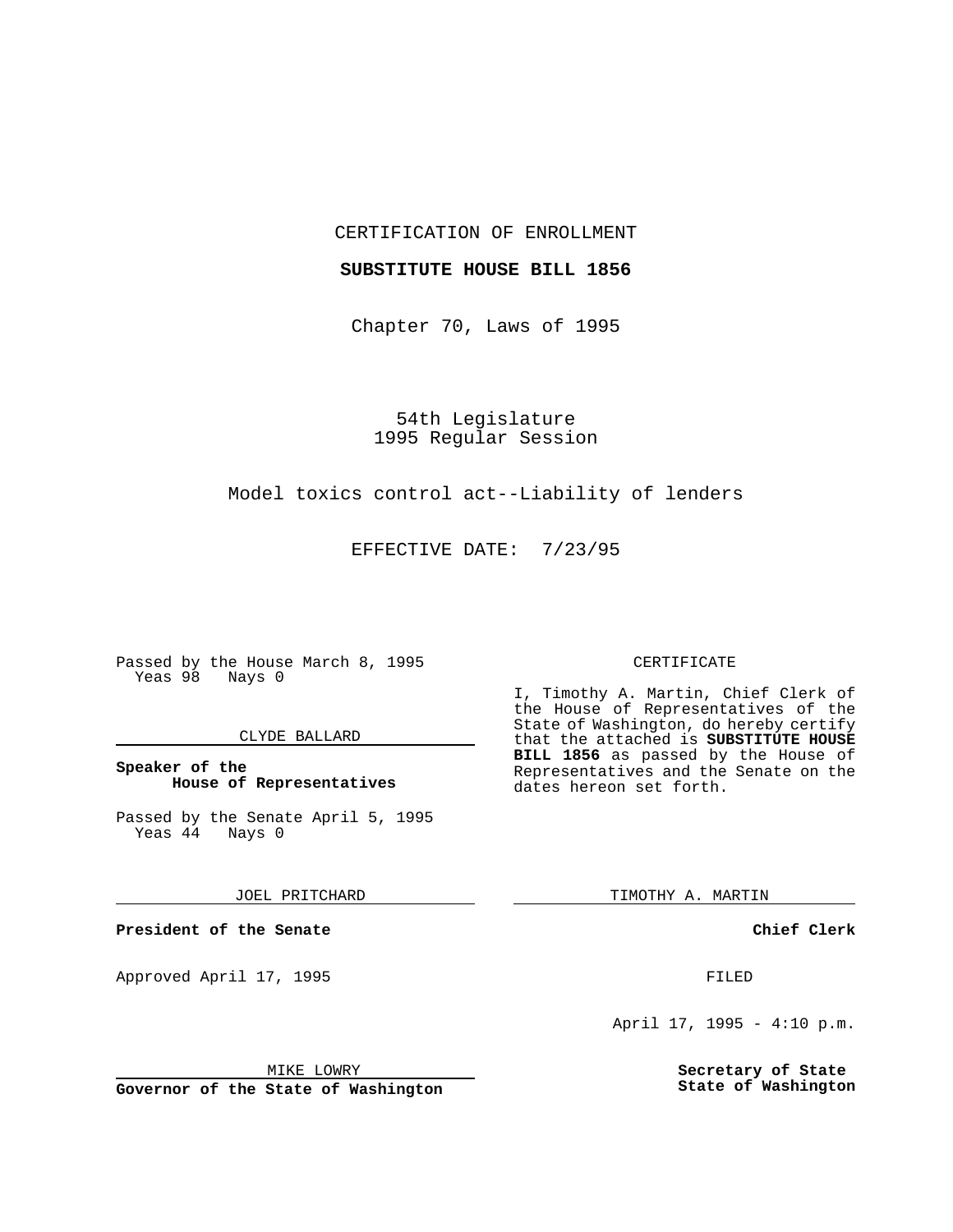# **SUBSTITUTE HOUSE BILL 1856** \_\_\_\_\_\_\_\_\_\_\_\_\_\_\_\_\_\_\_\_\_\_\_\_\_\_\_\_\_\_\_\_\_\_\_\_\_\_\_\_\_\_\_\_\_\_\_

\_\_\_\_\_\_\_\_\_\_\_\_\_\_\_\_\_\_\_\_\_\_\_\_\_\_\_\_\_\_\_\_\_\_\_\_\_\_\_\_\_\_\_\_\_\_\_

Passed Legislature - 1995 Regular Session

## **State of Washington 54th Legislature 1995 Regular Session**

**By** House Committee on Financial Institutions & Insurance (originally sponsored by Representatives Blanton, Costa, Dickerson, D. Schmidt, Thompson, Radcliff, Sherstad, Beeksma and Romero)

Read first time 02/27/95.

 AN ACT Relating to clarifying the liability of lenders under the model toxics control act; amending RCW 70.105D.020; and reenacting and amending RCW 70.105D.030.

BE IT ENACTED BY THE LEGISLATURE OF THE STATE OF WASHINGTON:

 **Sec. 1.** RCW 70.105D.020 and 1994 c 254 s 2 are each amended to read as follows:

 (1) "Agreed order" means an order issued by the department under this chapter with which the potentially liable person receiving the order agrees to comply. An agreed order may be used to require or approve any cleanup or other remedial actions but it is not a settlement under RCW 70.105D.040(4) and shall not contain a covenant not to sue, or provide protection from claims for contribution, or provide eligibility for public funding of remedial actions under RCW 70.105D.070(2)(d)(xi).

(2) "Department" means the department of ecology.

 (3) "Director" means the director of ecology or the director's designee.

 (4) "Facility" means (a) any building, structure, installation, equipment, pipe or pipeline (including any pipe into a sewer or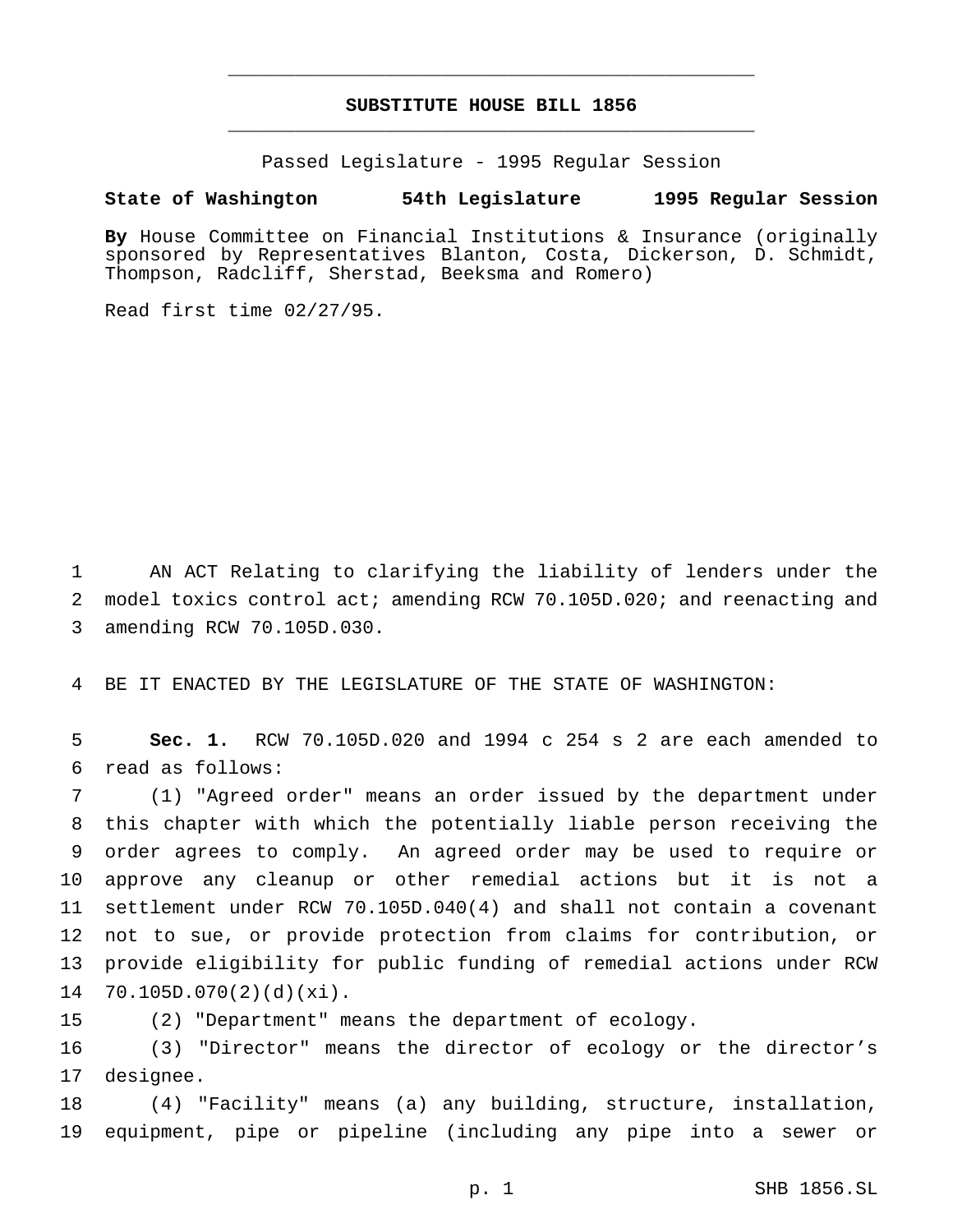publicly owned treatment works), well, pit, pond, lagoon, impoundment, ditch, landfill, storage container, motor vehicle, rolling stock, vessel, or aircraft, or (b) any site or area where a hazardous substance, other than a consumer product in consumer use, has been deposited, stored, disposed of, or placed, or otherwise come to be located.

 (5) "Federal cleanup law" means the federal comprehensive environmental response, compensation, and liability act of 1980, 42 U.S.C. Sec. 9601 et seq., as amended by Public Law 99-499.

 (6) "Foreclosure and its equivalents" means purchase at a foreclosure sale, acquisition, or assignment of title in lieu of 12 foreclosure, termination of a lease, or other repossession, acquisition 13 of a right to title or possession, an agreement in satisfaction of the 14 obligation, or any other comparable formal or informal manner, whether pursuant to law or under warranties, covenants, conditions, representations, or promises from the borrower, by which the holder 17 acquires title to or possession of a facility securing a loan or other obligation.

19 (7) "Hazardous substance" means:

 (a) Any dangerous or extremely hazardous waste as defined in RCW 70.105.010 (5) and (6), or any dangerous or extremely dangerous waste designated by rule pursuant to chapter 70.105 RCW;

 (b) Any hazardous substance as defined in RCW 70.105.010(14) or any hazardous substance as defined by rule pursuant to chapter 70.105 RCW; (c) Any substance that, on March 1, 1989, is a hazardous substance under section 101(14) of the federal cleanup law, 42 U.S.C. Sec. 9601(14);

(d) Petroleum or petroleum products; and

 (e) Any substance or category of substances, including solid waste decomposition products, determined by the director by rule to present a threat to human health or the environment if released into the environment.

 The term hazardous substance does not include any of the following when contained in an underground storage tank from which there is not a release: Crude oil or any fraction thereof or petroleum, if the tank is in compliance with all applicable federal, state, and local law.

 ( $(\overline{7})$ ) (8) "Holder" means a person who holds indicia of ownership primarily to protect a security interest. A holder includes the 39 initial holder such as the loan originator, any subsequent holder such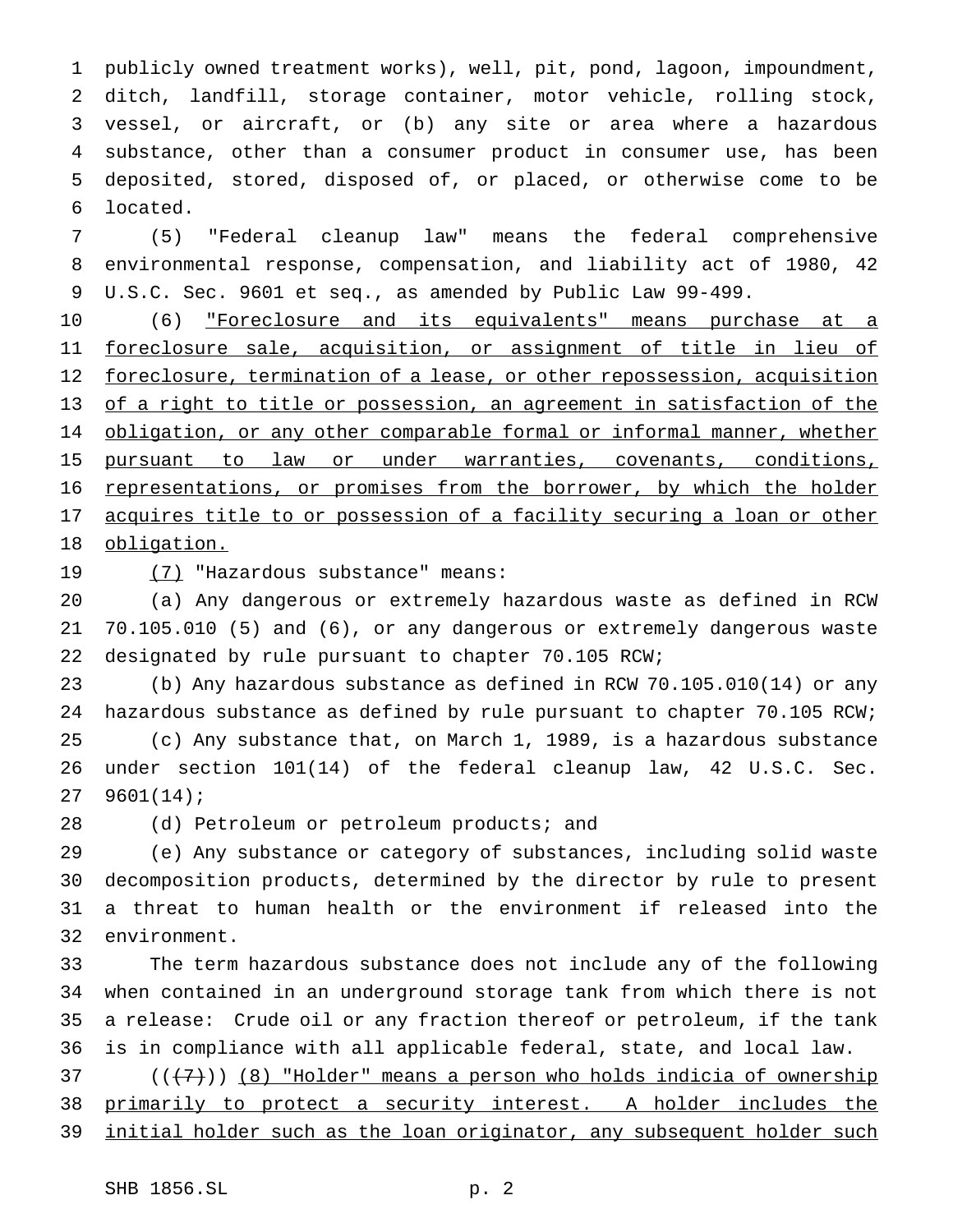1 as a successor-in-interest or subsequent purchaser of the security 2 interest on the secondary market, a quarantor of an obligation, surety, 3 or any other person who holds indicia of ownership primarily to protect 4 a security interest, or a receiver, court appointed trustee, or other person who acts on behalf or for the benefit of a holder. A holder can be a public or privately owned financial institution, receiver, conservator, loan guarantor, or other similar persons that loan money 8 or guarantee repayment of a loan. Holders typically are banks or savings and loan institutions but may also include others such as insurance companies, pension funds, or private individuals that engage in loaning of money or credit.

12 (9) "Indicia of ownership" means evidence of a security interest, 13 evidence of an interest in a security interest, or evidence of an interest in a facility securing a loan or other obligation, including 15 any legal or equitable title to a facility acquired incident to foreclosure and its equivalents. Evidence of such interests include, mortgages, deeds of trust, sellers interest in a real estate contract, liens, surety bonds, and guarantees of obligations, title held pursuant 19 to a lease financing transaction in which the lessor does not select initially the leased facility, or legal or equitable title obtained pursuant to foreclosure and their equivalents. Evidence of such interests also include assignments, pledges, or other rights to or other forms of encumbrance against the facility that are held primarily to protect a security interest.

 (10) "Operating a facility primarily to protect a security interest" occurs when all of the following are met: (a) Operating the facility where the borrower has defaulted on the loan or otherwise breached the security agreement; (b) operating the facility to preserve 29 the value of the facility as an ongoing business; (c) the operation is being done in anticipation of a sale, transfer, or assignment of the facility; and (d) the operation is being done primarily to protect a 32 security interest. Operating a facility for longer than one year prior to foreclosure or its equivalents shall be presumed to be operating the 34 facility for other than to protect a security interest.

(11) "Owner or operator" means:

 (a) Any person with any ownership interest in the facility or who exercises any control over the facility; or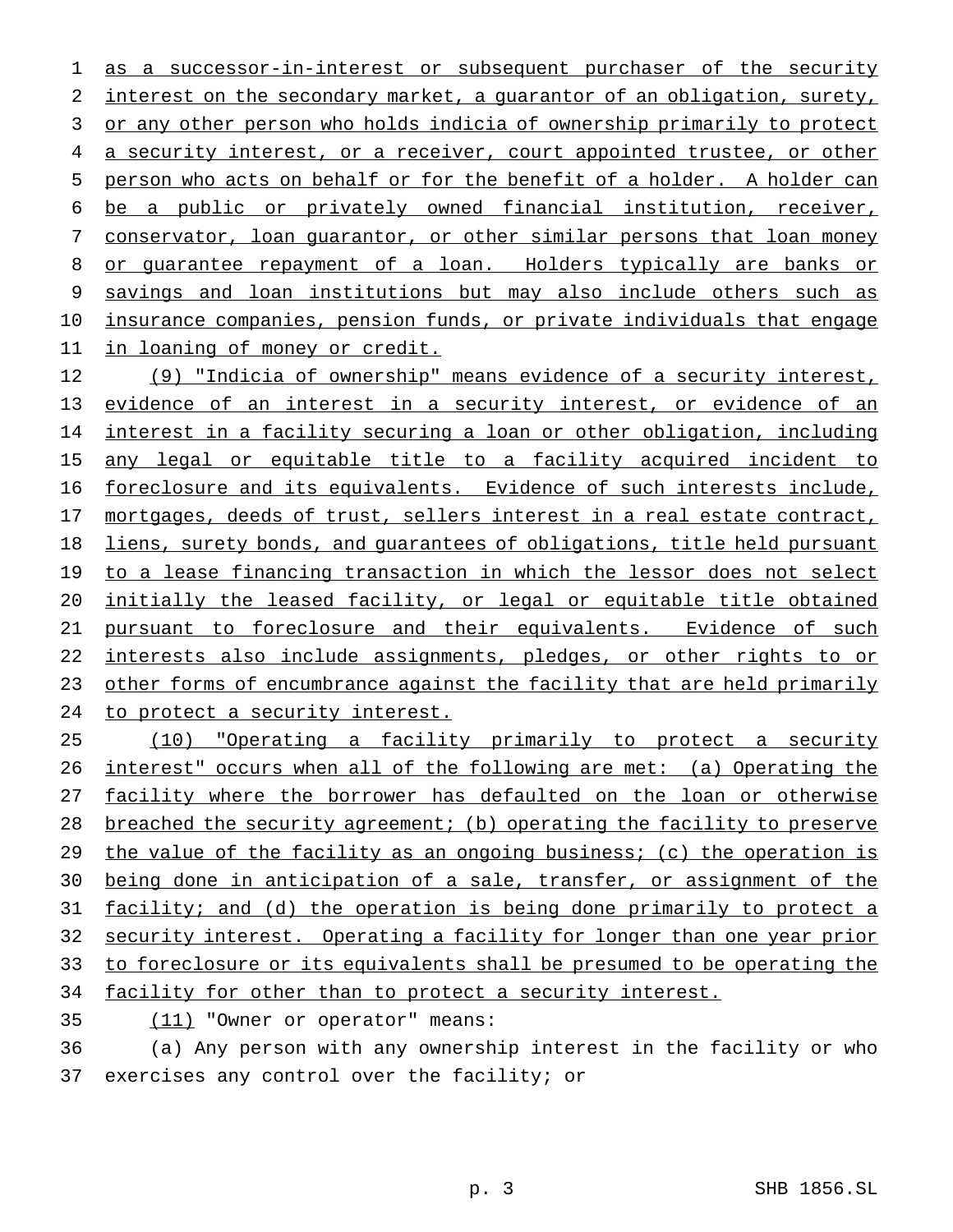(b) In the case of an abandoned facility, any person who had owned, or operated, or exercised control over the facility any time before its abandonment;

The term does not include:

 (i) An agency of the state or unit of local government which acquired ownership or control involuntarily through bankruptcy, tax delinquency, abandonment, or circumstances in which the government involuntarily acquires title. This exclusion does not apply to an agency of the state or unit of local government which has caused or contributed to the release or threatened release of a hazardous substance from the facility; or

 (ii) A person who, without participating in the management of a facility, holds indicia of ownership primarily to protect the person's 14 security interest in the facility. Holders after foreclosure and its equivalent and holders who engage in any of the activities identified in subsection (12) (e) through (g) of this section shall not lose this exemption provided the holder complies with all of the following:

 (A) The holder properly maintains the environmental compliance 19 measures already in place at the facility;

 (B) The holder complies with the reporting requirements in the 21 rules adopted under this chapter;

22 (C) The holder complies with any order issued to the holder by the department to abate an imminent or substantial endangerment;

 (D) The holder allows the department or potentially liable persons 25 under an order, agreed order, or settlement agreement under this 26 chapter access to the facility to conduct remedial actions and does not 27 impede the conduct of such remedial actions;

 (E) Any remedial actions conducted by the holder are in compliance 29 with any preexisting requirements identified by the department, or, if 30 the department has not identified such requirements for the facility, the remedial actions are conducted consistent with the rules adopted under this chapter; and

(F) The holder does not exacerbate an existing release.

 The exemption in this subsection (11)(b)(ii) does not apply to holders who cause or contribute to a new release or threatened release or who are otherwise liable under RCW 70.105D.040(1) (b), (c), (d), and 37 (e); provided, however, that a holder shall not lose this exemption if it establishes that any such new release has been remediated according to the requirements of this chapter and that any hazardous substances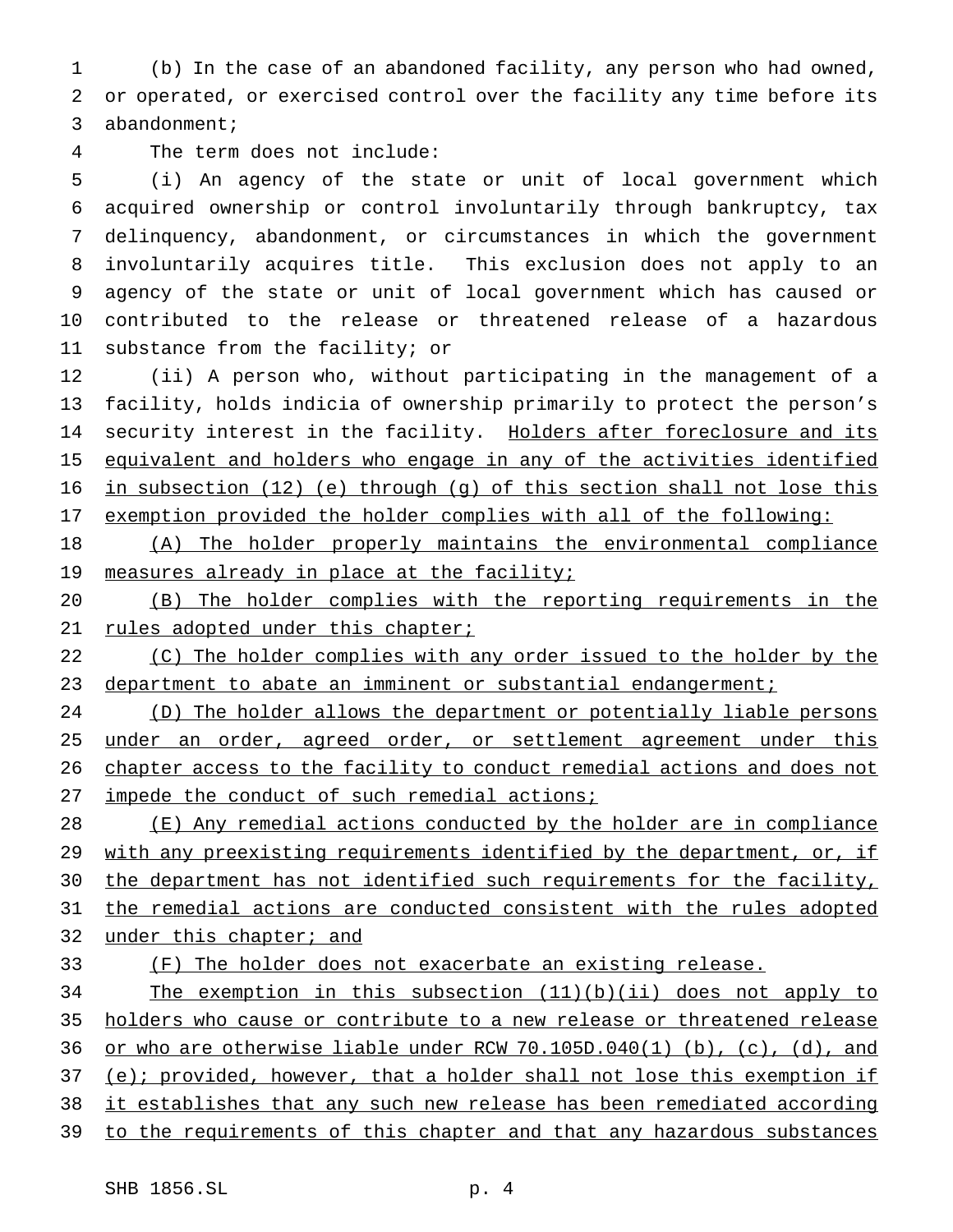1 remaining at the facility after remediation of the new release are 2 divisible from such new release.

 (((8))) (12) "Participation in management" means exercising decision-making control over the borrower's operation of the facility, environmental compliance, or assuming or manifesting responsibility for the overall management of the enterprise encompassing the day-to-day decision making of the enterprise.

8 The term does not include any of the following: (a) A holder with 9 the mere capacity or ability to influence, or the unexercised right to 10 control facility operations; (b) a holder who conducts or requires a 11 borrower to conduct an environmental audit or an environmental site 12 assessment at the facility for which indicia of ownership is held; (c) 13 a holder who requires a borrower to come into compliance with any 14 applicable laws or regulations at the facility for which indicia of 15 ownership is held; (d) a holder who requires a borrower to conduct 16 remedial actions including setting minimum requirements, but does not 17 otherwise control or manage the borrower's remedial actions or the 18 scope of the borrower's remedial actions except to prepare a facility 19 for sale, transfer, or assignment; (e) a holder who engages in workout 20 or policing activities primarily to protect the holder's security 21 interest in the facility; (f) a holder who prepares a facility for 22 sale, transfer, or assignment or requires a borrower to prepare a 23 facility for sale, transfer, or assignment; (g) a holder who operates 24 a facility primarily to protect a security interest, or requires a 25 borrower to continue to operate, a facility primarily to protect a 26 security interest; and (h) a prospective holder who, as a condition of 27 becoming a holder, requires an owner or operator to conduct an 28 environmental audit, conduct an environmental site assessment, come 29 into compliance with any applicable laws or regulations, or conduct 30 remedial actions prior to holding a security interest is not 31 participating in the management of the facility.

 (13) "Person" means an individual, firm, corporation, association, partnership, consortium, joint venture, commercial entity, state government agency, unit of local government, federal government agency, or Indian tribe.

 $((+9))$  (14) "Policing activities" means actions the holder takes 37 to insure that the borrower complies with the terms of the loan or security interest or actions the holder takes or requires the borrower to take to maintain the value of the security. Policing activities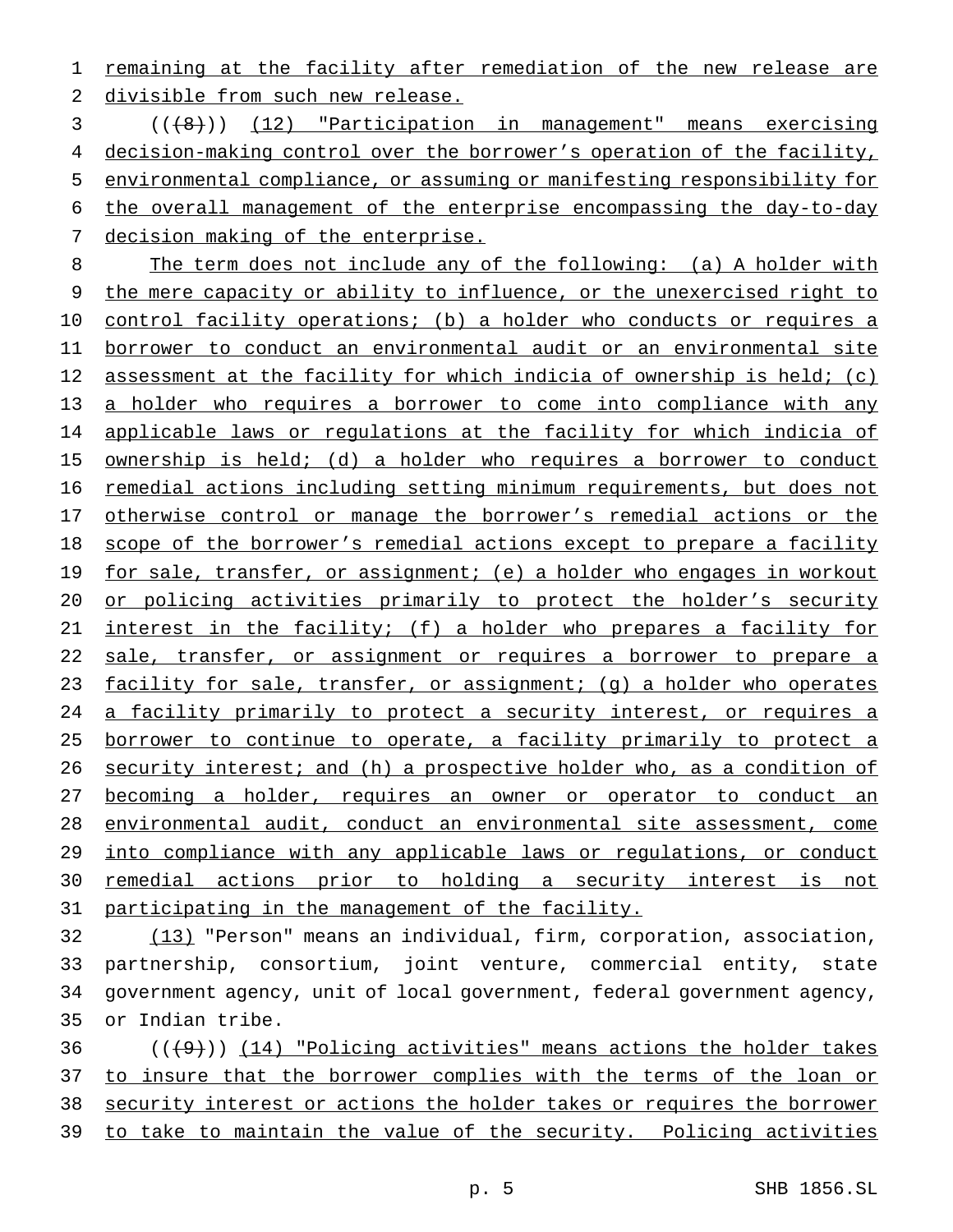include: Requiring the borrower to conduct remedial actions at the facility during the term of the security interest; requiring the borrower to comply or come into compliance with applicable federal, 4 state, and local environmental and other laws, regulations, and permits during the term of the security interest; securing or exercising authority to monitor or inspect the facility including on-site inspections, or to monitor or inspect the borrower's business or 8 financial condition during the term of the security interest; or taking other actions necessary to adequately police the loan or security interest such as requiring a borrower to comply with any warranties, 11 covenants, conditions, representations, or promises from the borrower. (15) "Potentially liable person" means any person whom the department finds, based on credible evidence, to be liable under RCW 70.105D.040. The department shall give notice to any such person and allow an opportunity for comment before making the finding, unless an emergency requires otherwise.

17 (((10))) (16) "Prepare a facility for sale, transfer, or assignment" means to secure access to the facility; perform routine 19 maintenance on the facility; remove inventory, equipment, or 20 structures; properly maintain environmental compliance measures already in place at the facility; conduct remedial actions to clean up releases 22 at the facility; or to perform other similar activities intended to 23 preserve the value of the facility where the borrower has defaulted on 24 the loan or otherwise breached the security agreement or after foreclosure and its equivalents and in anticipation of a pending sale, 26 transfer, or assignment, primarily to protect the holder's security 27 interest in the facility. A holder can prepare a facility for sale, transfer, or assignment for up to one year prior to foreclosure and its 29 equivalents and still stay within the security interest exemption in subsection (11)(b)(ii) of this section.

 (17) "Primarily to protect a security interest" means the indicia of ownership is held primarily for the purpose of securing payment or 33 performance of an obligation. The term does not include indicia of ownership held primarily for investment purposes nor indicia of ownership held primarily for purposes other than as protection for a security interest. A holder may have other, secondary reasons, for maintaining indicia of ownership, but the primary reason must be for protection of a security interest. Holding indicia of ownership after foreclosure or its equivalents for longer than five years shall be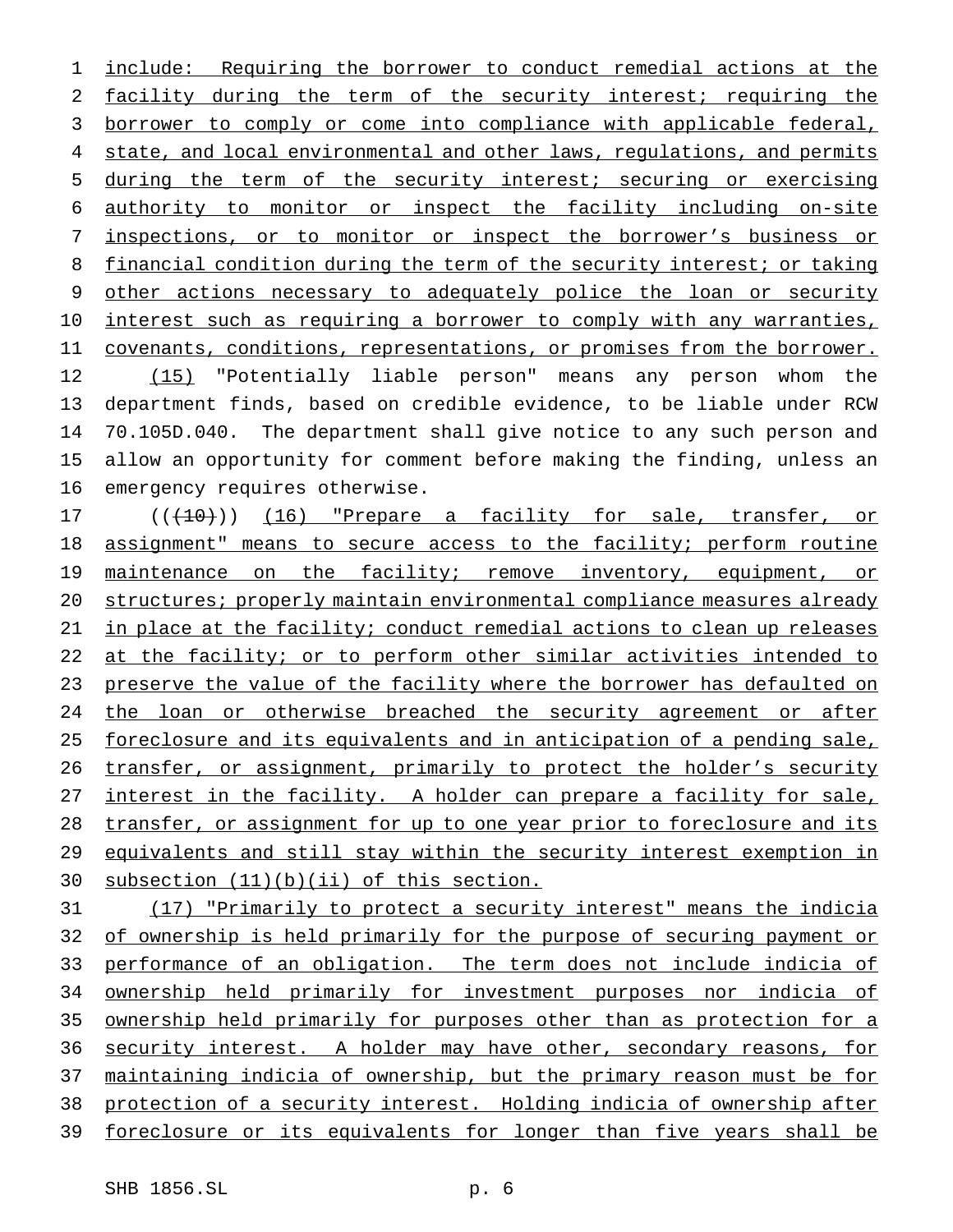considered to be holding the indicia of ownership for purposes other than primarily to protect a security interest. For facilities that have been acquired through foreclosure or its equivalents prior to the 4 effective date of this act, this five-year period shall begin as of the effective date of this act.

 (18) "Public notice" means, at a minimum, adequate notice mailed to all persons who have made timely request of the department and to persons residing in the potentially affected vicinity of the proposed action; mailed to appropriate news media; published in the newspaper of largest circulation in the city or county of the proposed action; and opportunity for interested persons to comment.

12 ((<del>(11)</del>)) (19) "Release" means any intentional or unintentional entry of any hazardous substance into the environment, including but not limited to the abandonment or disposal of containers of hazardous substances.

 $((+12))$  (20) "Remedy" or "remedial action" means any action or expenditure consistent with the purposes of this chapter to identify, eliminate, or minimize any threat or potential threat posed by hazardous substances to human health or the environment including any investigative and monitoring activities with respect to any release or threatened release of a hazardous substance and any health assessments or health effects studies conducted in order to determine the risk or potential risk to human health.

24 (( $(13)$ )) (21) "Security interest" means an interest in a facility 25 created or established for the purpose of securing a loan or other 26 obligation. Security interests include deeds of trusts, sellers interest in a real estate contract, liens, legal, or equitable title to a facility acquired incident to foreclosure and its equivalents, and 29 title pursuant to lease financing transactions. Security interests may also arise from transactions such as sale and leasebacks, conditional 31 sales, installment sales, trust receipt transactions, certain assignments, factoring agreements, accounts receivable financing 33 arrangements, easements, and consignments, if the transaction creates 34 or establishes an interest in a facility for the purpose of securing a loan or other obligation.

 (22) "Industrial properties" means properties that are or have been characterized by, or are to be committed to, traditional industrial uses such as processing or manufacturing of materials, marine terminal and transportation areas and facilities, fabrication, assembly,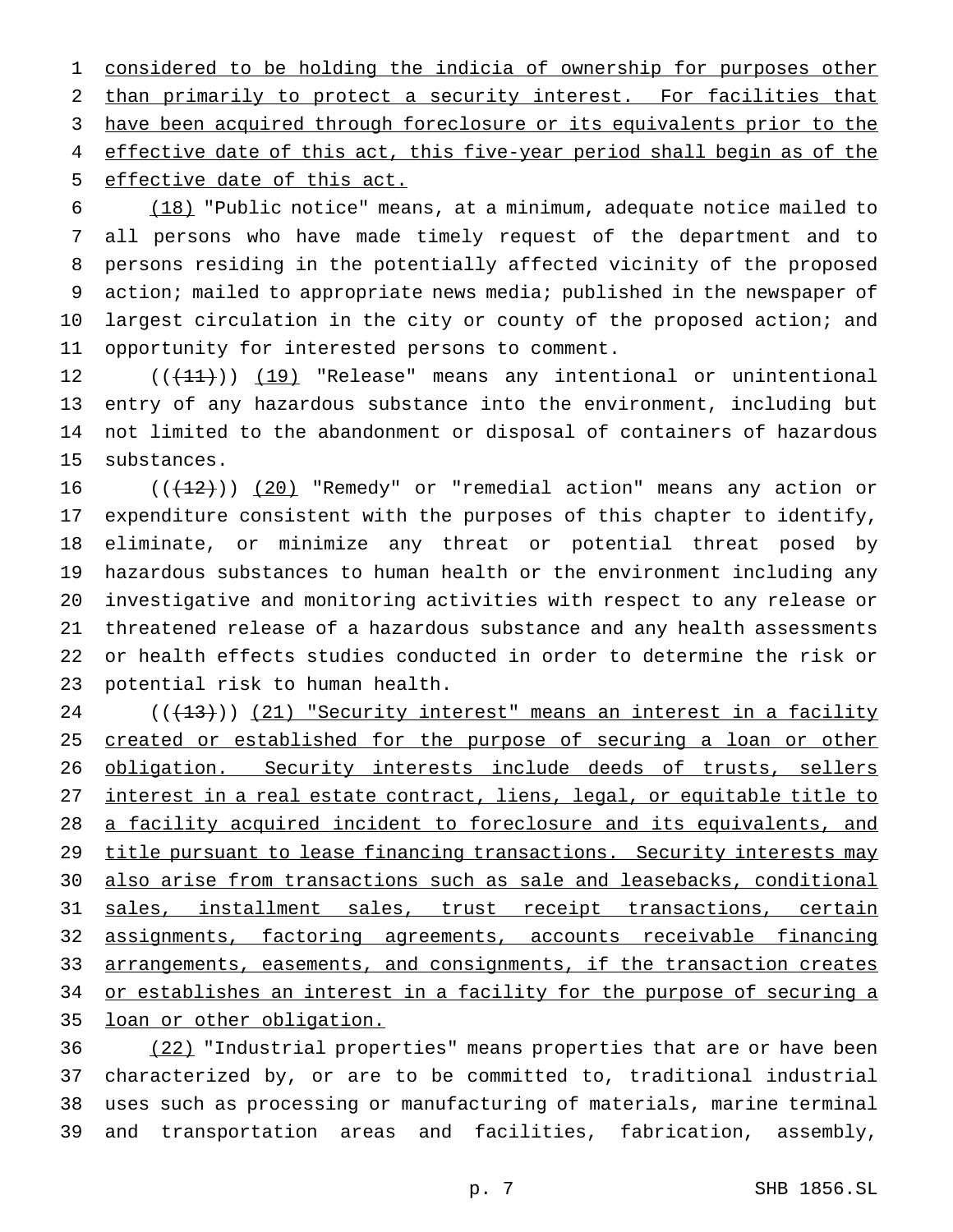treatment, or distribution of manufactured products, or storage of bulk materials, that are either:

 (a) Zoned for industrial use by a city or county conducting land use planning under chapter 36.70A RCW; or

 (b) For counties not planning under chapter 36.70A RCW and the cities within them, zoned for industrial use and adjacent to properties currently used or designated for industrial purposes.

8 (23) "Workout activities" means those actions by which a holder, at 9 any time prior to foreclosure and its equivalents, seeks to prevent, 10 cure, or mitigate a default by the borrower or obligor; or to preserve, 11 or prevent the diminution of, the value of the security. Workout 12 activities include: Restructuring or renegotiating the terms of the 13 security interest; requiring payment of additional rent or interest; 14 exercising forbearance; requiring or exercising rights pursuant to an 15 assignment of accounts or other amounts owed to an obligor; requiring 16 or exercising rights pursuant to an escrow agreement pertaining to 17 amounts owed to an obligor; providing specific or general financial or 18 other advice, suggestions, counseling, or guidance; and exercising any 19 right or remedy the holder is entitled to by law or under any warranties, covenants, conditions, representations, or promises from 21 the borrower.

 **Sec. 2.** RCW 70.105D.030 and 1994 c 257 s 11 and 1994 c 254 s 3 are each reenacted and amended to read as follows:

 (1) The department may exercise the following powers in addition to any other powers granted by law:

 (a) Investigate, provide for investigating, or require potentially liable persons to investigate any releases or threatened releases of hazardous substances, including but not limited to inspecting, sampling, or testing to determine the nature or extent of any release or threatened release. If there is a reasonable basis to believe that a release or threatened release of a hazardous substance may exist, the department's authorized employees, agents, or contractors may enter upon any property and conduct investigations. The department shall give reasonable notice before entering property unless an emergency prevents such notice. The department may by subpoena require the attendance or testimony of witnesses and the production of documents or 37 other information that the department deems necessary;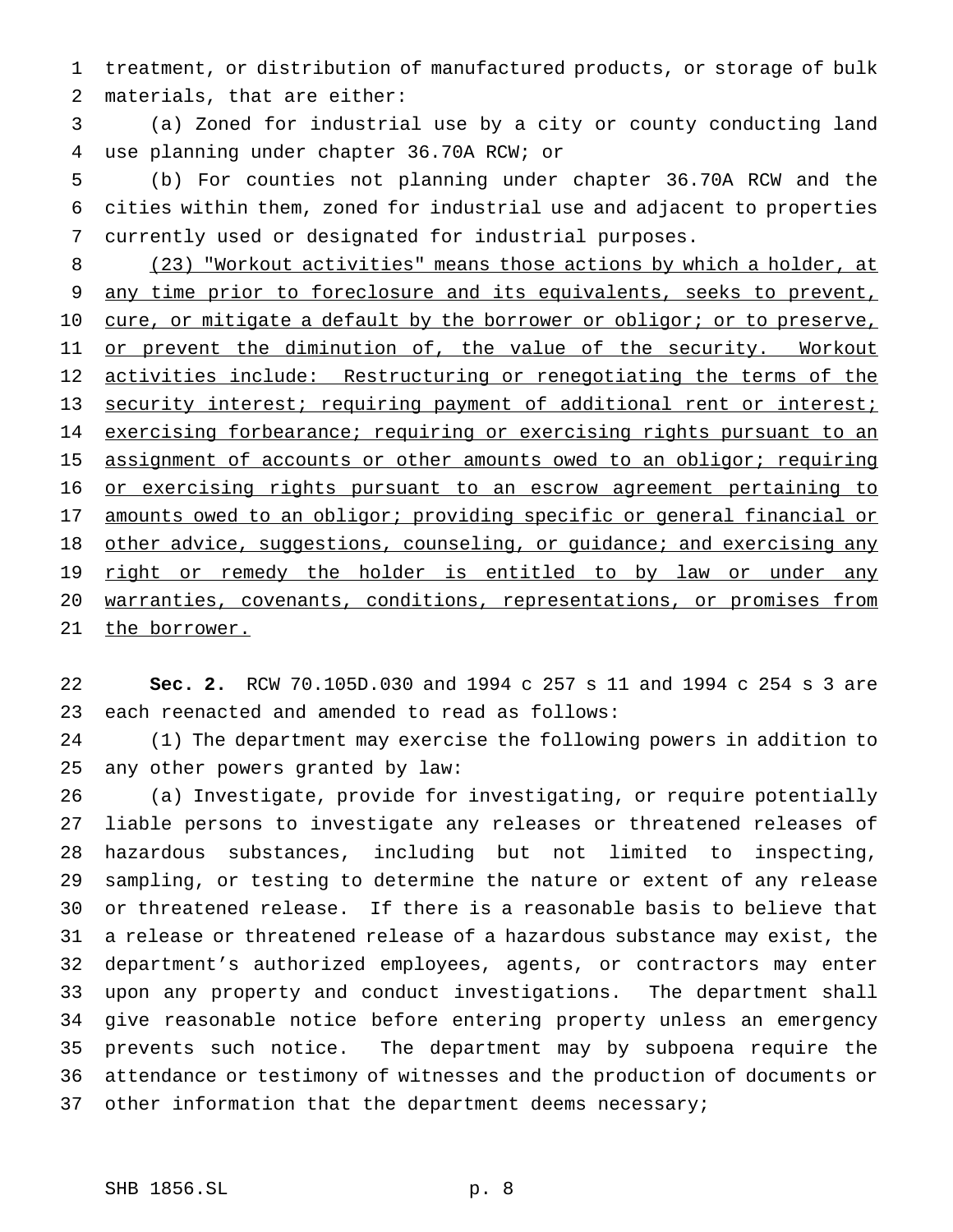(b) Conduct, provide for conducting, or require potentially liable persons to conduct remedial actions (including investigations under (a) of this subsection) to remedy releases or threatened releases of hazardous substances. In carrying out such powers, the department's authorized employees, agents, or contractors may enter upon property. The department shall give reasonable notice before entering property unless an emergency prevents such notice. In conducting, providing for, or requiring remedial action, the department shall give preference to permanent solutions to the maximum extent practicable and shall provide for or require adequate monitoring to ensure the effectiveness of the remedial action;

 (c) Indemnify contractors retained by the department for carrying out investigations and remedial actions, but not for any contractor's reckless or wilful misconduct;

 (d) Carry out all state programs authorized under the federal cleanup law and the federal resource, conservation, and recovery act, 42 U.S.C. Sec. 6901 et seq., as amended;

 (e) Classify substances as hazardous substances for purposes of RCW 19 70.105D.020( $(\frac{6}{1})$   $(7)$  and classify substances and products as hazardous substances for purposes of RCW 82.21.020(1);

 (f) Issue orders or enter into consent decrees or agreed orders that include deed restrictions where necessary to protect human health and the environment from a release or threatened release of a hazardous substance from a facility. Prior to establishing a deed restriction under this subsection, the department shall notify and seek comment from a city or county department with land use planning authority for real property subject to a deed restriction;

 (g) Enforce the application of permanent and effective institutional controls that are necessary for a remedial action to be 30 protective of human health and the environment;  $((and))$ 

 (h) Require holders to conduct remedial actions necessary to abate an imminent or substantial endangerment pursuant to RCW 70.105D.020(11)(b)(ii)(C); and

34 (i) Take any other actions necessary to carry out the provisions of this chapter, including the power to adopt rules under chapter 34.05 RCW.

 (2) The department shall immediately implement all provisions of this chapter to the maximum extent practicable, including investigative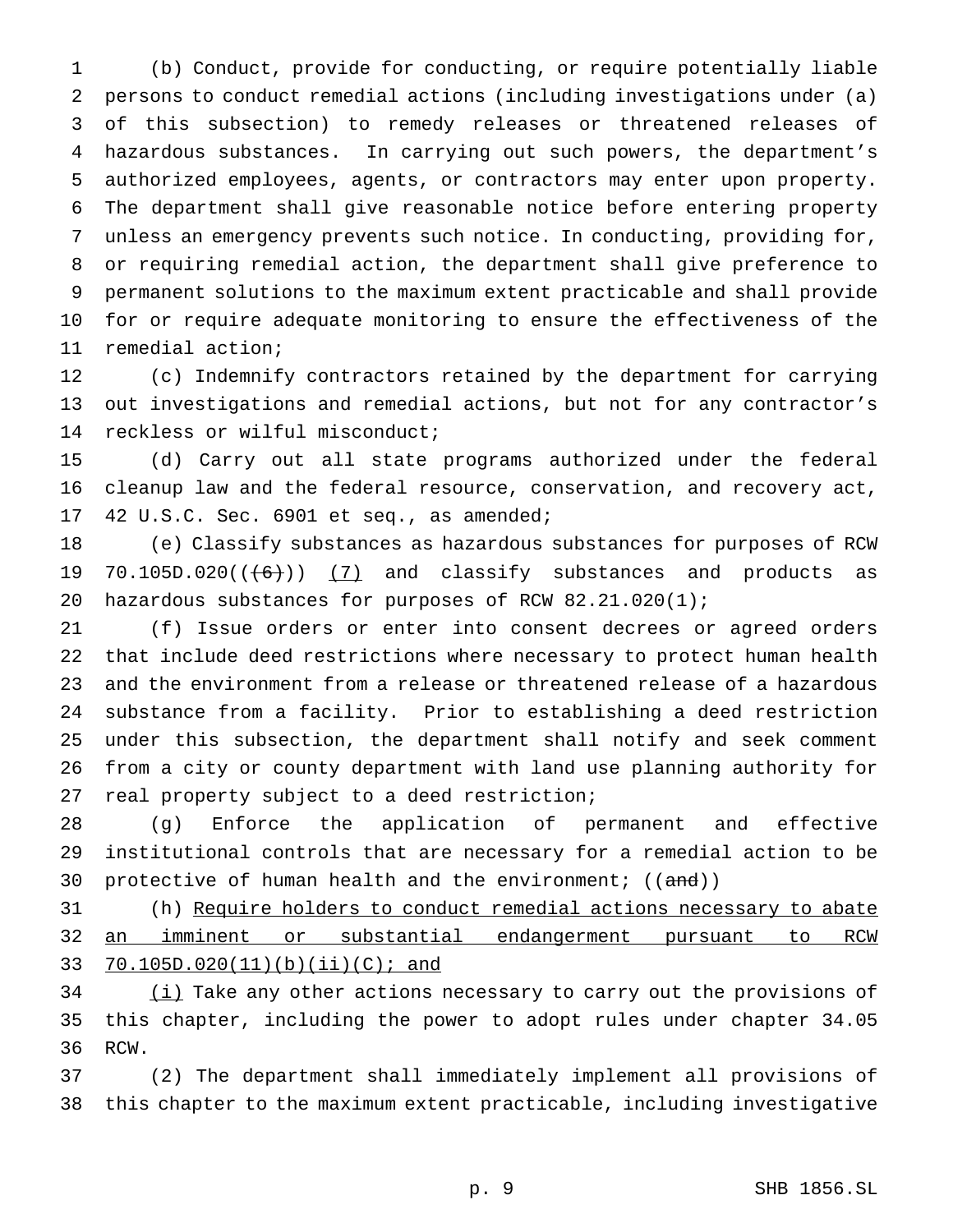and remedial actions where appropriate. The department shall adopt, and thereafter enforce, rules under chapter 34.05 RCW to:

 (a) Provide for public participation, including at least (i) the establishment of regional citizen's advisory committees, (ii) public notice of the development of investigative plans or remedial plans for releases or threatened releases, and (iii) concurrent public notice of all compliance orders, agreed orders, enforcement orders, or notices of violation;

(b) Establish a hazard ranking system for hazardous waste sites;

 (c) Establish reasonable deadlines not to exceed ninety days for initiating an investigation of a hazardous waste site after the department receives information that the site may pose a threat to human health or the environment and other reasonable deadlines for remedying releases or threatened releases at the site;

 (d) Publish and periodically update minimum cleanup standards for remedial actions at least as stringent as the cleanup standards under section 121 of the federal cleanup law, 42 U.S.C. Sec. 9621, and at least as stringent as all applicable state and federal laws, including health-based standards under state and federal law; and

 (e) Apply industrial clean-up standards at industrial properties. Rules adopted under this subsection shall ensure that industrial properties cleaned up to industrial standards cannot be converted to nonindustrial uses without approval from the department. The department may require that a property cleaned up to industrial standards is cleaned up to a more stringent applicable standard as a condition of conversion to a nonindustrial use. Industrial clean-up standards may not be applied to industrial properties where hazardous substances remaining at the property after remedial action pose a threat to human health or the environment in adjacent nonindustrial areas.

 (3) Before November 1st of each even-numbered year, the department shall develop, with public notice and hearing, and submit to the ways and means and appropriate standing environmental committees of the senate and house of representatives a ranked list of projects and expenditures recommended for appropriation from both the state and local toxics control accounts. The department shall also provide the legislature and the public each year with an accounting of the department's activities supported by appropriations from the state toxics control account, including a list of known hazardous waste sites